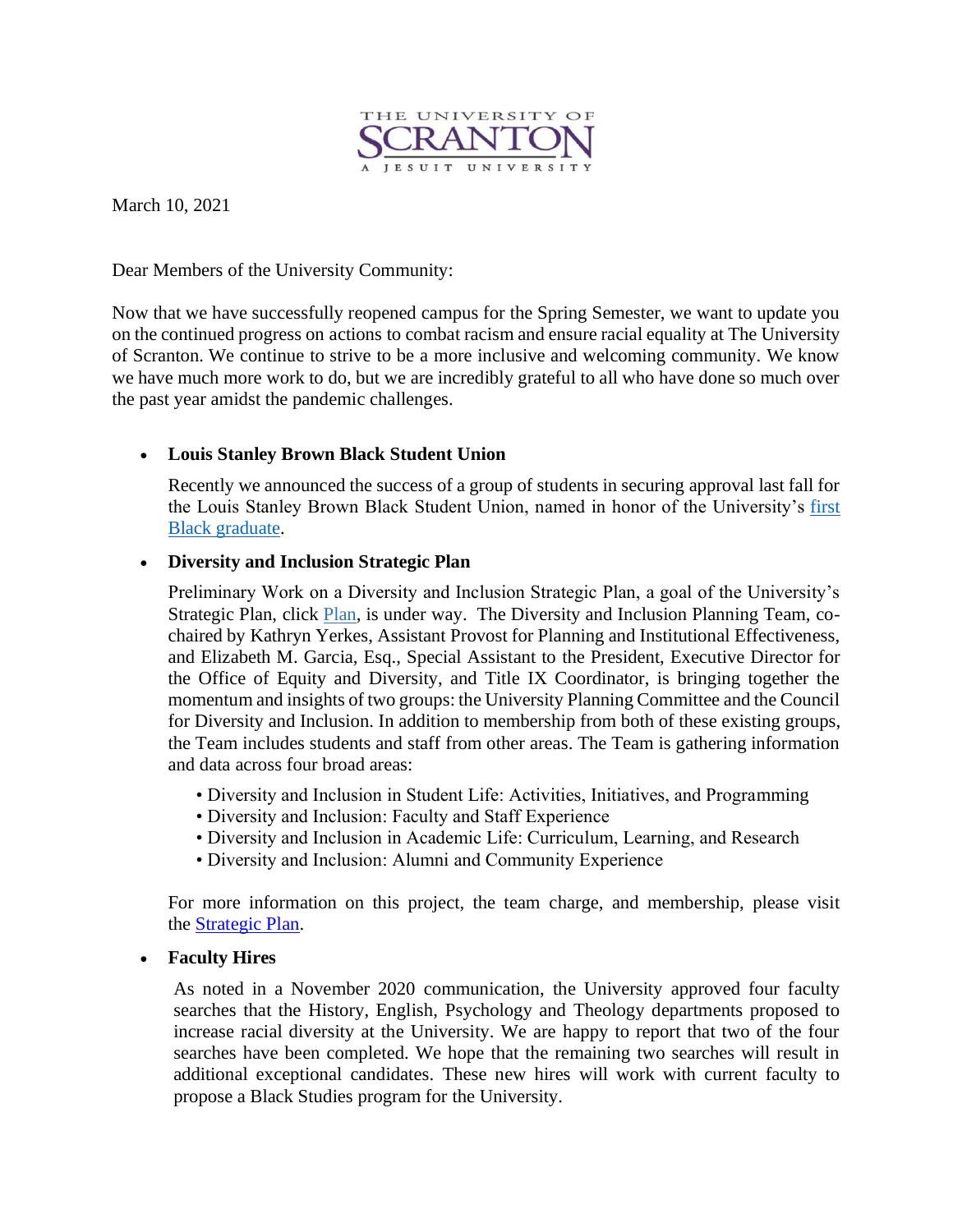### • **Diversity Hire Workgroups**

We also want to report on other progress related to faculty and staff hiring. At Father Pilarz's request, Jeff Gingerich, Ph.D., Provost and Senior Vice President for Academic Affairs, and Patricia Tetreault, Vice President for Human Resources, convened a working group of faculty to assist the Office of Equity and Diversity in identifying and implementing steps to expand the pool of candidates and intentionally seek to build a faculty and staff that better represent the growing diversity of our student body. The group included George Aulisio, Lori Bruch, Elizabeth Garcia, Christie Karpiak, Michelle Maldonado and Nabil Tamimi. The Workgroup will be obtaining feedback from the Departments involved in the cluster hire before finalizing a hiring for diversity guidebook to be used by faculty search committees.

Patti will be establishing a similar group to work on and develop a similar project for staff hiring processes this semester.

# • **Diversity and Inclusion Pedagogy Workshops**

Diversity and Inclusion Pedagogy Workshops continue to be offered by the Office of Equity and Diversity and CTLE. Later this Spring, Milagros Castillo-Montoya, Ed.D. will provide a two-day workshop. The first workshop focuses on what is anti-racist teaching and how it aligns with Catholic and Jesuit values. The second day will include a summary of the tenets of anti-racist teaching and how to apply it within specific disciplines. Faculty will be asked to work on one thing they want to improve in their teaching to advance antiracist teaching. Previous Diversity and Inclusion workshop and other materials related to diversity teaching can be found on the OED [website.](https://www.scranton.edu/equity-diversity/faculty-resources.shtml)

# · **Diversity, Equity and Inclusion Website**

The Diversity, Equity and Inclusion [website](https://www.scranton.edu/about/diversity-inclusion/events.shtml) launched this past summer now includes information about University-sponsored diversity, equity, and inclusion programming. Anyone interested in up-to-date offerings are encouraged to visit this page. If you have a University sponsored diversity, equity and inclusion event that is not listed on the website, then please contact Liz Garcia for assistance. Thus far, the following events and programs are scheduled on campus:

- CAS collaboration with Jesuit Center: Racial Examen for Faculty Workshop (January 2021)
- Guest Speaker, Olga Segura, "Black Lives Matter and the Catholic Church: How to Work Toward Liberation.'" (February 2021)
- CBL Workshop: Dr. Tania Mitchell, "Community-Based Learning as Critical Pedagogy (March 2021)
- Jesuit Center and OED Collaboration, Lunch and Learn: Dr. Mary Wardell, "A Call to Conversion: Eliminating Anti-Black Racism as a Jesuit, Catholic University (February 2021)
- Black Scranton: Then and Now with Glynis Johns (February 2021)
- Lunchtime Roundtable with Black Women in Business
- Book Read with Erica Armstrong Dunbar, Never Caught: The Washingtons' Relentless Pursuit of their Runaway Slave, Ona Judge.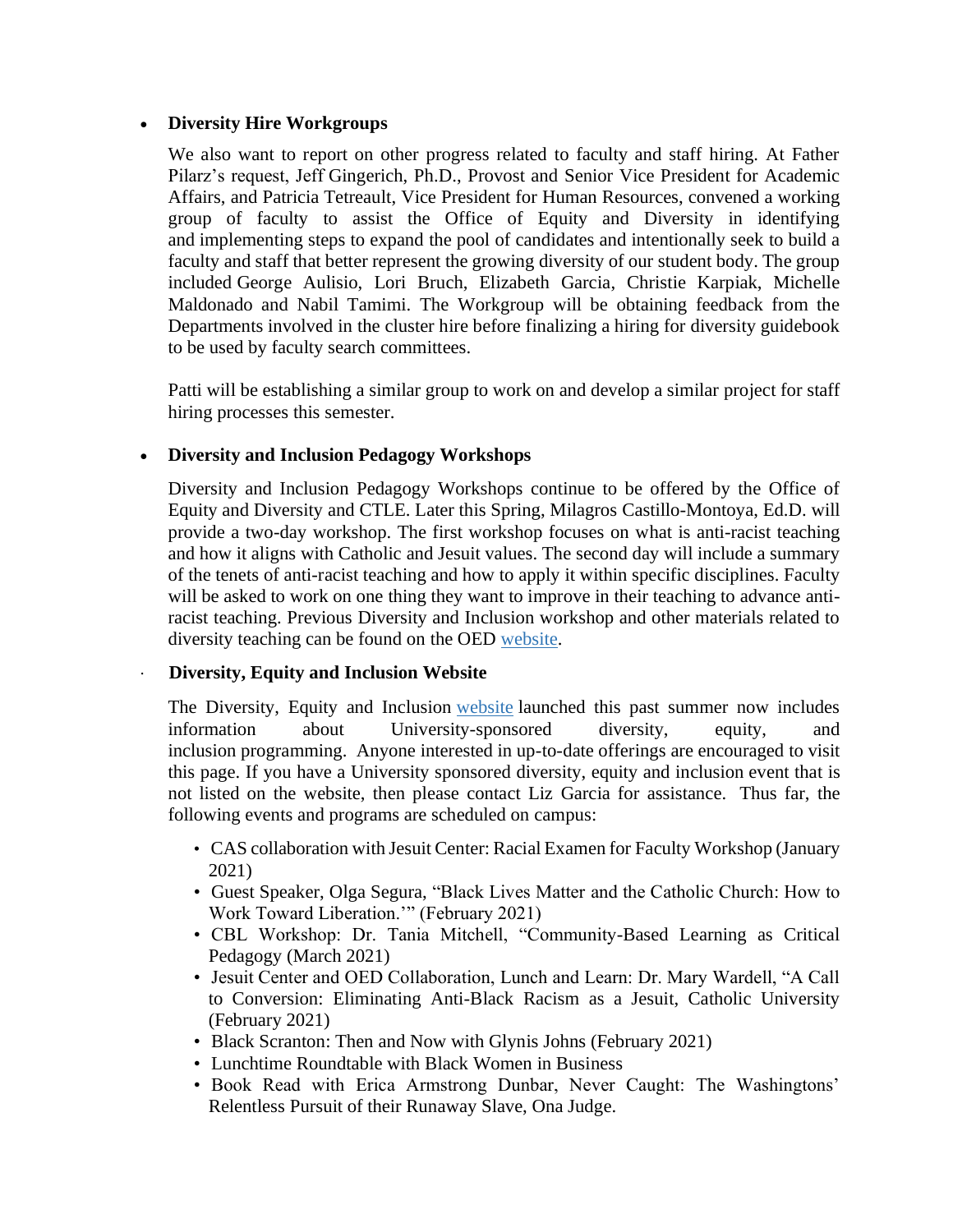- Diversity and Inclusion Pedagogy Workshop with Milagros Castillo-Montoya, Ed.D.
- The Multicultural Center sponsored a talk with Lynda Blackmon Lowery, the youngest person to march with Dr. Martin Luther King, Jr. from Selma to Montgomery (February 10).
- The Cross Cultural Centers sponsored three dialogues focused on racial healing, and five dialogues about race, racism, and racial privilege. The series will continue in the Spring.

Some Programs from the Fall Semester included:

- CAS and the Humanities Center presented guest speaker, Dr. Anthea Butler to speak on "Activism and Jesuit Education in the Age of Black Lives Matter, Race, and Nationalism? (October 2020)
- The Office of Equity and Diversity continued with the DEI Lunch and Learn hosting Dean Michelle Maldonado speaking on "Rebuilding Our Wounded World: A Catholic Response to the Sin of Racism." (November 2020)
- CAS collaboration with Community Relations: "Black History (and Future) in Scranton" Fall 2020 Faculty Community-Based Learning Workshop (November 2020)
- The Office of Equity and Diversity, in collaboration with the Cross Cultural Centers and the Counseling and Human Services Department, provide a DEI Lunch and Learn Three Part Series entitled Understanding and Confronting Bias: A 3 Part Series for Faculty and Staff. (Fall 2020)
- Two Workshops with CAS Faculty: "What does it mean to do anti-racism work at a Jesuit University?" and "What resources do we need for faculty development in order to do anti-racism work?" (October 2020)
- Campus Ministries joined people of all religious traditions across the country to pray for racial justice in an Examen for Racial Justice. (September 2020)
- The Center for Service and Social Justice planned, promoted and assisted in the facilitation of a four part series on collaborative/cross campus program on Collaborative Racial Justice Across Campuses Immersion Experience
- The Jesuit Center facilitated a CAS Dean's Workshops on Racism and Faith in January 2021 entitled A Racial Examen: Contextualizing Race, Intentionality, and Mission at The University of Scranton. Speakers included Rev. Raymond Kemp: Special Assistant to The President: Georgetown University; Melissa Foy: Executive Director: Georgetown Scholars Program; Alberto Morales: Associate Director of School Growth and Student Recruitment for the Cristo Rey Network; and Oliver Street: Assistant Dean for Enrollment Services at Harvard

We are grateful to the many members of our campus community who are providing resources to support important conversations that are moving us to greater understanding and growth.

### • **Council for Diversity and Inclusion**

In the Fall semester, the Council for Diversity and Inclusion oversaw the implementation of the a HEDS Diversity and Inclusion Needs Assessment. The results, which are expected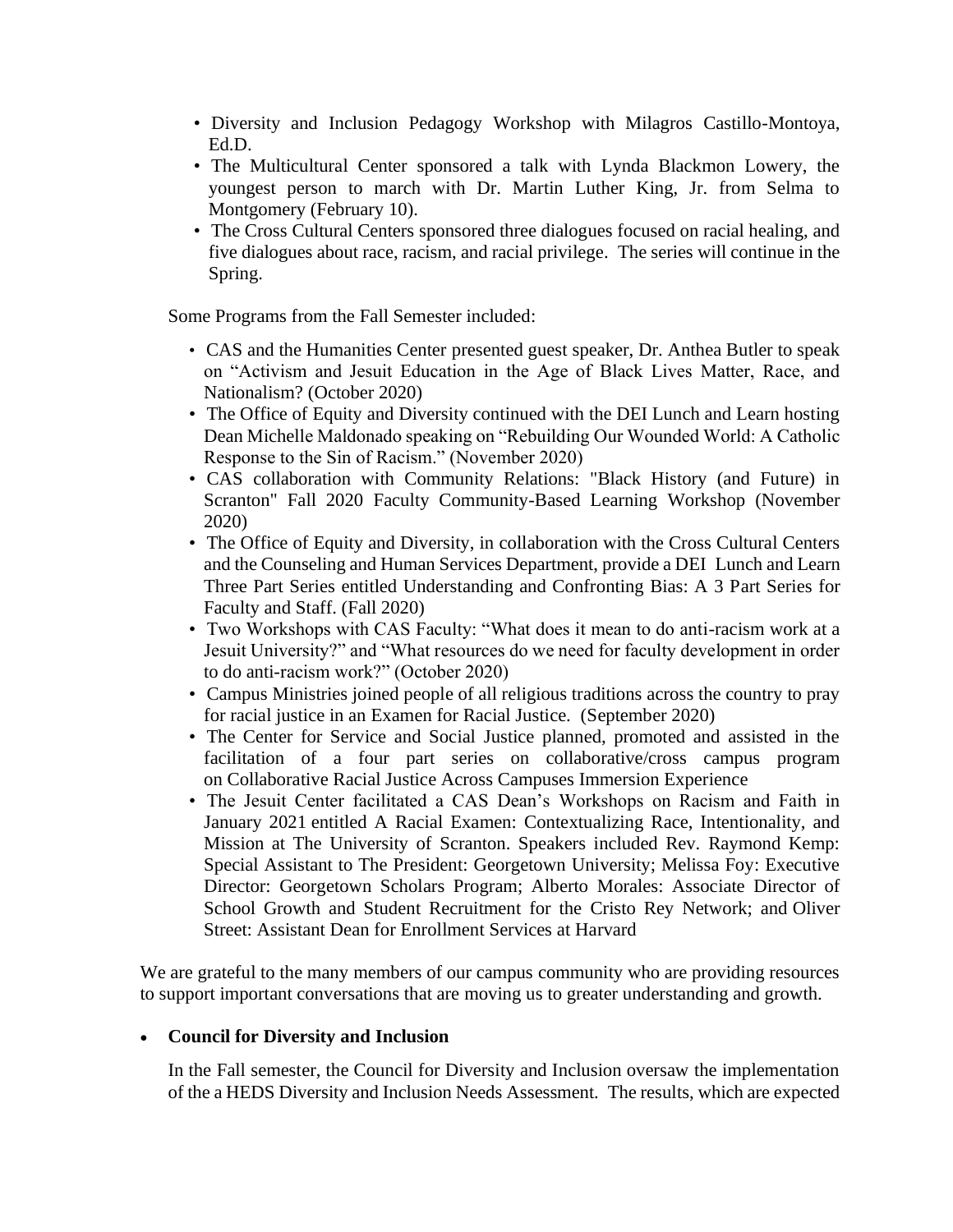this month, will help inform the Council in their work. Additionally, a subgroup of Council is working this spring to finalize the curriculum for a training program that will be offered in the same manner as Safe Zone training.

## • **Diversity and Inclusion Training for Staff and Administrators**

OED is also working with each divisional vice president and their leadership teams to provide customized diversity and inclusion training to meet their department's specific needs.

## • **Diversity and Inclusion Faculty Development**

We are grateful to faculty, administrators and staff who started to meet with us to plan for strategic and effective faculty development for diversity, inclusion and anti-racism: Jessica Nolan, Ph.D., Jean Harris, Ph.D., Tara Fay, Paul Datti, Ph.D., Peter Andersen, Ph.D., Michelle Maldonado, Ph.D., and Amy Simolo, Ed.D. Our goal is to develop a plan for faculty development that will be the most effective and impactful to educate our faculty and to serve all of our students.

## • **Student Government**

Student Government continues to put their commitment to inclusion and diversity at the forefront of their work in different ways. Noteworthy efforts include:

- Educating themselves through book reads and implicit-bias training while also encouraging other students to further their own education about topics including racism, privilege, and identity;
- Organizing a January workshop on the topic of "Racism and Other Ism's: Understanding Privilege, Power, and Oppression" and promoting other cultural events hosted by clubs and departments on campus;
- Advocating for more robust cultural competency requirements in general education requirements;
- Chartering the Louis Stanley Brown Black Student Union, a new student club primarily focused on support of Black students in our community;
- Assisting in establishing cultural diversity requirements in the Passport Professional Development Program;
- Seeking ways to amplify the voices of students of color in our community particularly to University leadership; and
- Working with the Office of Equity & Diversity on social media campaigns and videos to educate students on the updated Non-Discrimination & Anti-Harassment Policy.

# • **Diversity and Inclusion Certificate Program**

Several members of the President's Cabinet are registered for or have completed a course offered by the University of Michigan entitled "Leading for Equity, Diversity and Inclusion in Higher Education". The course objectives include:

"Understand[ing] the historical narrative of institutions as well as institutional structures that have created instances of inclusion and exclusion in colleges and